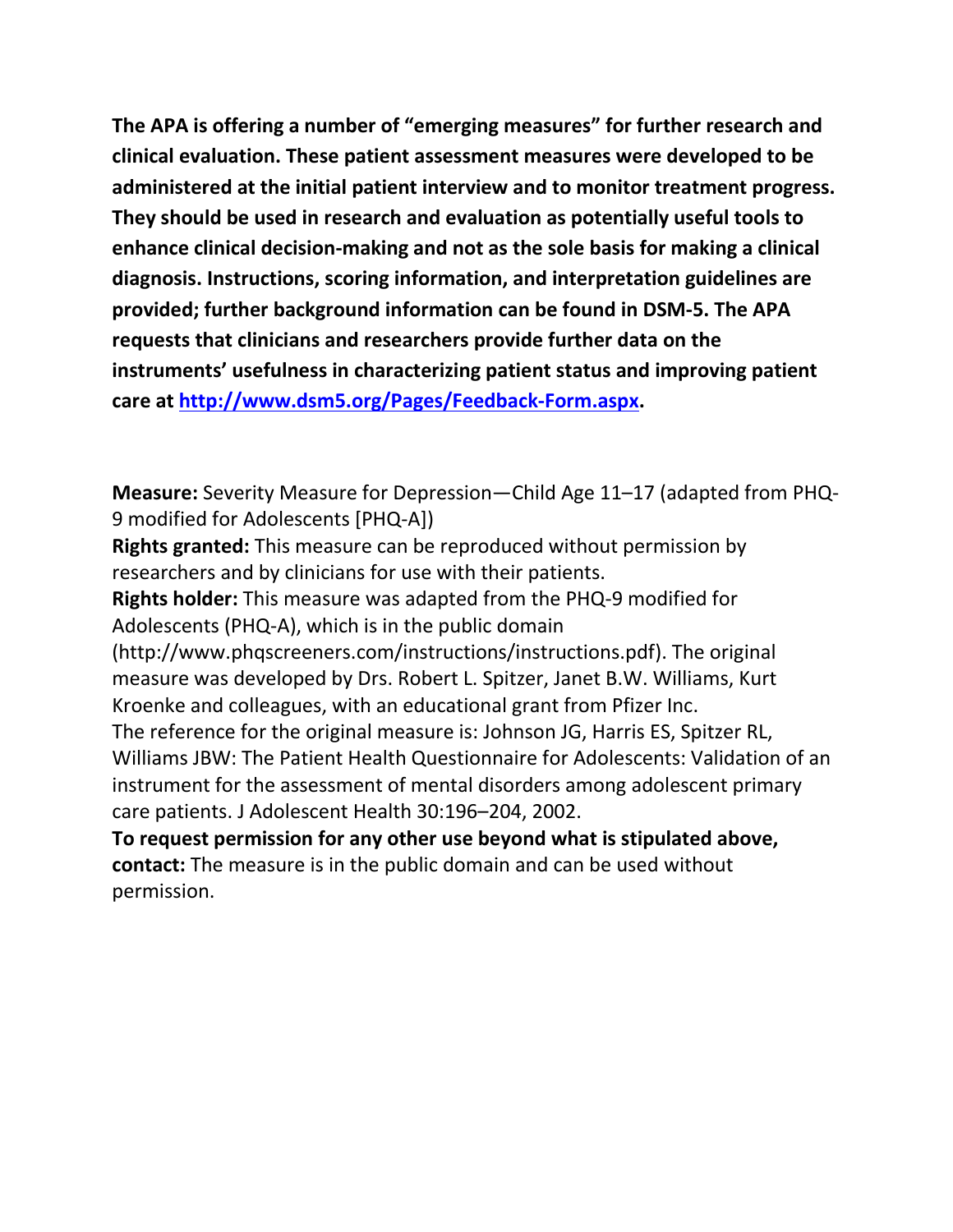# **Severity Measure for Depression—Child Age 11–17\***

\* PHQ-9 modified for Adolescents (PHQ-A)—Adapted

**Name:**\_\_\_\_\_\_\_\_\_\_\_\_\_\_\_\_\_\_\_\_\_\_\_\_\_\_\_\_\_\_\_\_\_\_\_\_ **Age:** \_\_\_\_\_\_ **Sex: Male Female Date:\_\_\_\_\_\_\_\_\_\_\_\_\_\_\_\_\_**

**Instructions:** How often have you been bothered by each of the following symptoms during the past **7 days**? For each symptom put an "**X**" in the box beneath the answer that best describes how you have been feeling.

|                                                          |                                                         |            |                |               | <b>Clinician</b> |             |
|----------------------------------------------------------|---------------------------------------------------------|------------|----------------|---------------|------------------|-------------|
|                                                          |                                                         |            |                |               |                  | <b>Use</b>  |
|                                                          |                                                         |            |                |               |                  | <b>Item</b> |
|                                                          |                                                         |            |                |               |                  | score       |
|                                                          |                                                         | (0)        | (1)            | (2)           | (3)              |             |
|                                                          |                                                         | Not at all | <b>Several</b> | More than     | <b>Nearly</b>    |             |
|                                                          |                                                         |            | days           | half the days | every day        |             |
| 1.                                                       | Feeling down, depressed, irritable, or hopeless?        |            |                |               |                  |             |
| 2.                                                       | Little interest or pleasure in doing things?            |            |                |               |                  |             |
| 3.                                                       | Trouble falling asleep, staying asleep, or sleeping too |            |                |               |                  |             |
|                                                          | much?                                                   |            |                |               |                  |             |
| $\overline{4}$ .                                         | Poor appetite, weight loss, or overeating?              |            |                |               |                  |             |
| 5.                                                       | Feeling tired, or having little energy?                 |            |                |               |                  |             |
| 6.                                                       | Feeling bad about yourself-or feeling that you are a    |            |                |               |                  |             |
|                                                          | failure, or that you have let yourself or your family   |            |                |               |                  |             |
|                                                          | down?                                                   |            |                |               |                  |             |
| 7.                                                       | Trouble concentrating on things like school work,       |            |                |               |                  |             |
|                                                          | reading, or watching TV?                                |            |                |               |                  |             |
| 8.                                                       | Moving or speaking so slowly that other people could    |            |                |               |                  |             |
|                                                          | have noticed?                                           |            |                |               |                  |             |
|                                                          |                                                         |            |                |               |                  |             |
|                                                          | Or the opposite-being so fidgety or restless that you   |            |                |               |                  |             |
|                                                          | were moving around a lot more than usual?               |            |                |               |                  |             |
| 9.                                                       | Thoughts that you would be better off dead, or of       |            |                |               |                  |             |
|                                                          | hurting yourself in some way?                           |            |                |               |                  |             |
| <b>Total/Partial Raw Score:</b>                          |                                                         |            |                |               |                  |             |
| Prorated Total Raw Score: (if 1-2 items left unanswered) |                                                         |            |                |               |                  |             |

Modified from the PHQ-A (J. Johnson, 2002) for research and evaluation purposes